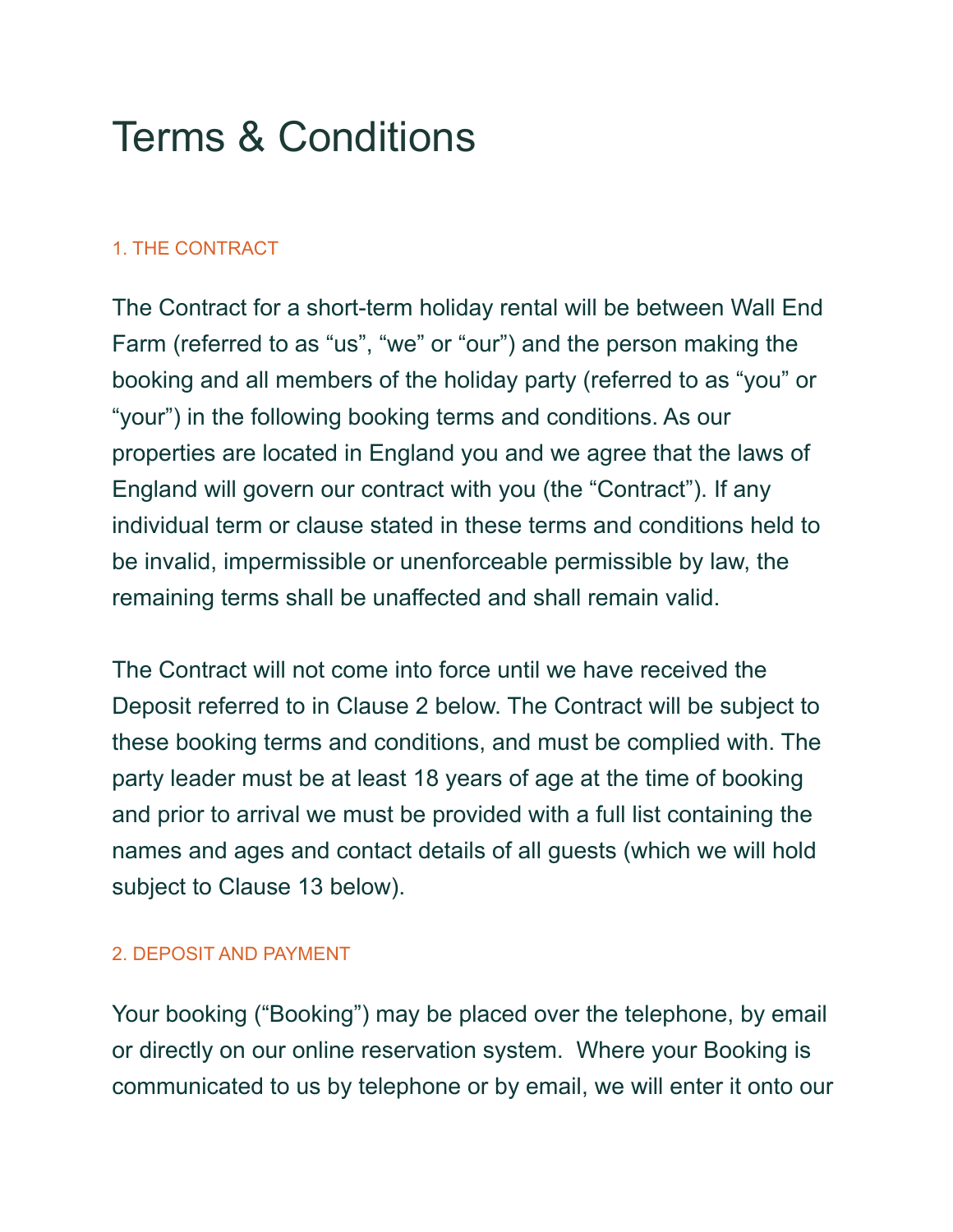online reservation system, which will automatically generate a summary by email to the email address you provide in the online Booking form. However, that does not mean that your Booking is yet confirmed or that a Contract is yet in force between us and you.

Your Booking will only be confirmed and our Contract will only come into force once we have received payment in cleared funds of a deposit of **fifty percent (50%)** of the full cost of your Booking (the "Deposit").

The Deposit must be paid within three (3) days of the Booking being placed.

The balance of the rental will be due for payment **thirty (30) days** prior to your holiday commencement date (the "Holiday Commencement Date").

If for any reason you are unable to promptly arrange payment (or we cannot get hold of you to arrange for payment to be made) we will be entitled to treat that as your intention to cancel the Booking. If your Booking is made less than thirty (30) days prior to the Holiday Commencement Date then your Booking will only be confirmed and our Contract will only come into force once we have received payment in full for the Booking in cleared funds.

No entry to our properties will be allowed without payment, in full, being cleared beforehand.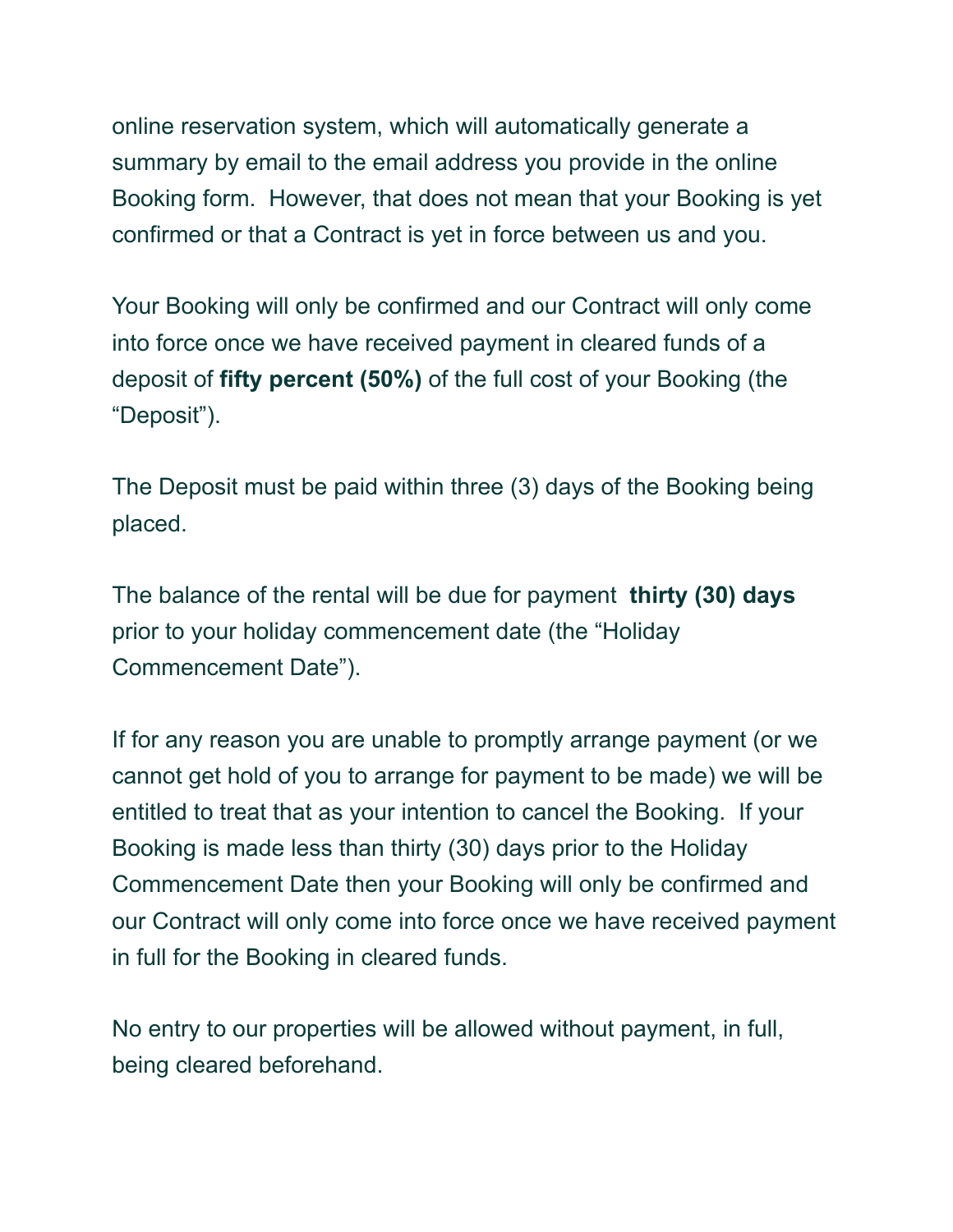We accept payment by Paypal and by bank transfer.

## 3. CANCELLATION

Cancellations must be notified to and received by us in writing (preferably by email) and once received we will confirm and process your cancellation request.

For this reason, we strongly recommend you take out your own travel insurance for UK holidays which covers booking cancellations. This will give you the peace of mind that you will get your money back if you need to cancel your holiday at almost the last minute. If you choose not to then you accept responsibility for any loss that you may incur due to your cancellation.

# **Deposit 50%**

# **Final balance due 30 days prior to arrival**

# **Scales of cancellation:**

- No refund if cancellation is within 13 days prior to start date
- Cancellation 14 27 days prior to start date: 40% refunded to guest
- Cancellation 28 55 days prior to arrival: 75% refunded to guest
- Cancellation 56 or more days prior to start date: 100% refunded to guest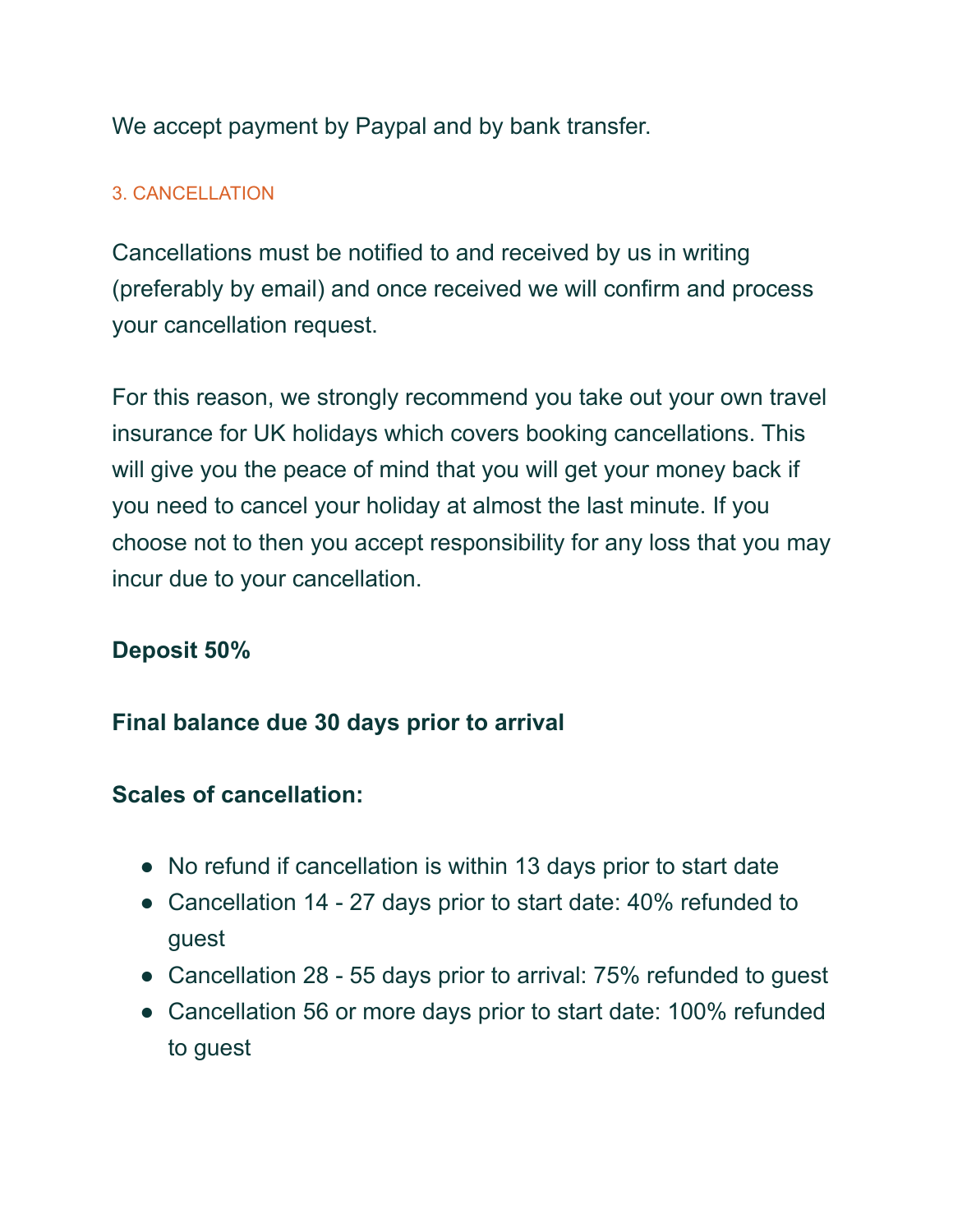#### 4. CANCELLATION BY US FOR REASONS BEYOND OUR CONTROL ("FORCE MAJEURE")

We won't be deemed to be in breach of this Contract, or otherwise liable to you, by reason of any delay in performance or non-performance of any of our obligations in this Contract to the extent that such delay or non-performance is caused by circumstances beyond our reasonable control (for example if access to and use of our property is prevented by fire, flood, exceptional weather conditions, epidemics, pandemics, destruction/damage, internet or other communications failure, blocked roads, war/terrorism, nuclear/radioactive disaster affecting us or our property) (these are sometimes referred to as "Force Majeure Events")

If for any reason beyond our control **we** are forced to cancel your Booking (or bring it to an end early) due to a Force Majeure Event affecting us or our property we will refund you the full amount of your remaining lodging costs based on the time of your Booking remaining. This will be the full extent of our liability and no additional compensation, expenses or costs (such as travel or replacement lodging costs) will be payable.

## 5. PERIOD AND OTHER TERMS OF HIRE

The period from the Holiday Commencement Date to the day of departure set out in the Booking (the "Holiday Departure Date") is the "Holiday Period".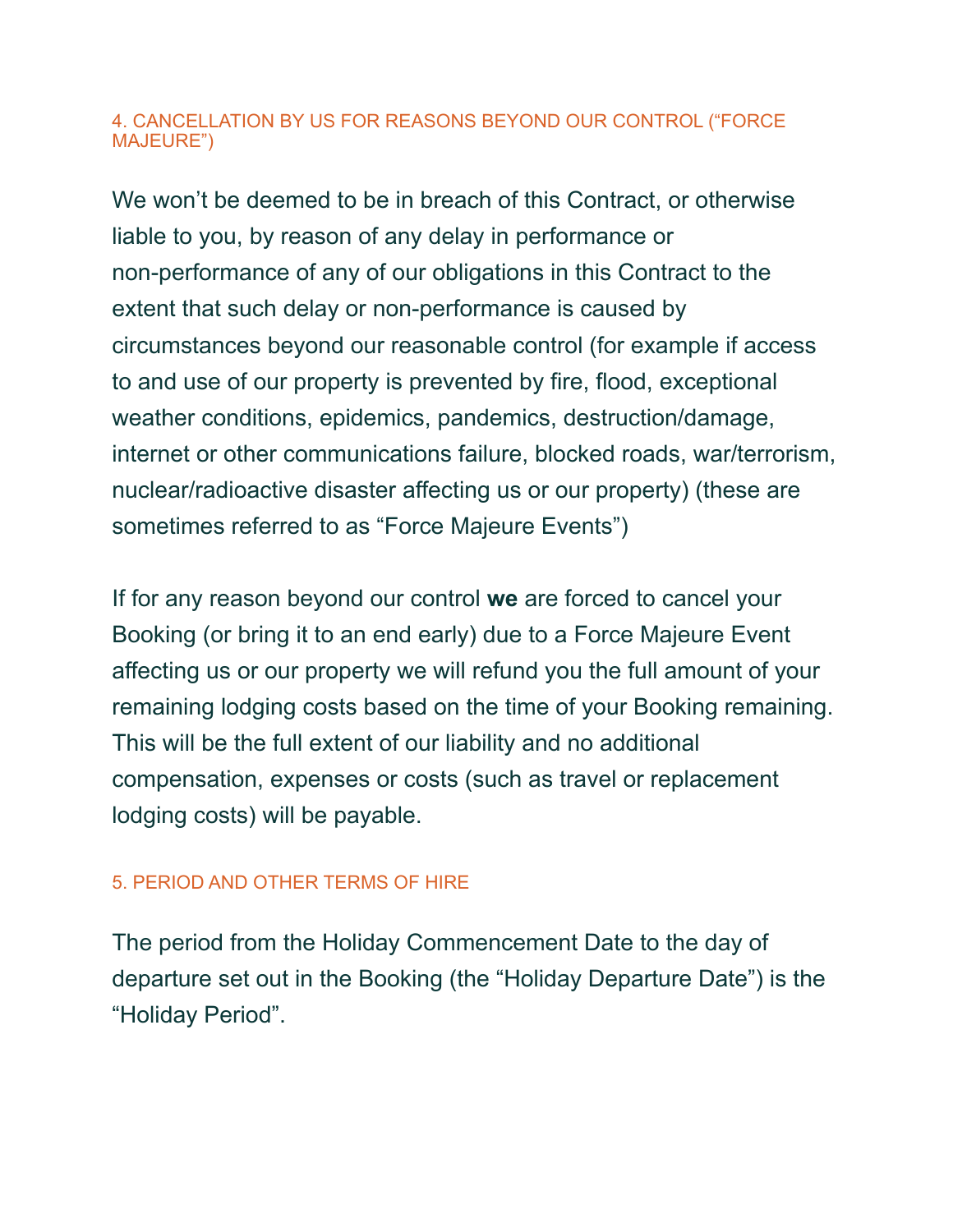Unless expressly agreed by us in writing, you should not arrive before 4pm on the Holiday Commencement Date, and you must leave and vacate the property by 10am on the Holiday Departure Date. Failure to do so may result in you being charged a further day's rental.

You must not use the property except for the purpose of a holiday during the Holiday Period, and not for any other purpose or for a longer period except with our express written agreement.

The Contract to stay in the property for the holiday period, does not create the relationship of Landlord and Tenant between the parties.

This Contract relates to a "holiday let" the purpose of which is to confer on you as a holidaymaker the right to occupy our property for a holiday only. You shall not be entitled to any private residential tenancy or other tenancy, assured short hold or assured tenancy, lease, licence or other right to occupy, nor shall you obtain any security of tenure under any applicable law including but not limited to under the Private Housing (Tenancies) Act now or at the end of the Holiday Period. You may not sub-let the property.

In the event that you are required, in accordance with guidelines imposed by the UK and Scottish Governments in relation to the disease known as coronavirus disease (Covid-19) and the virus known as severe acute respiratory syndrome coronavirus 2 (SARS-CoV-2)), to self-isolate at the property you will be responsible for the cost of (i) any additional nights out with the Holiday Period and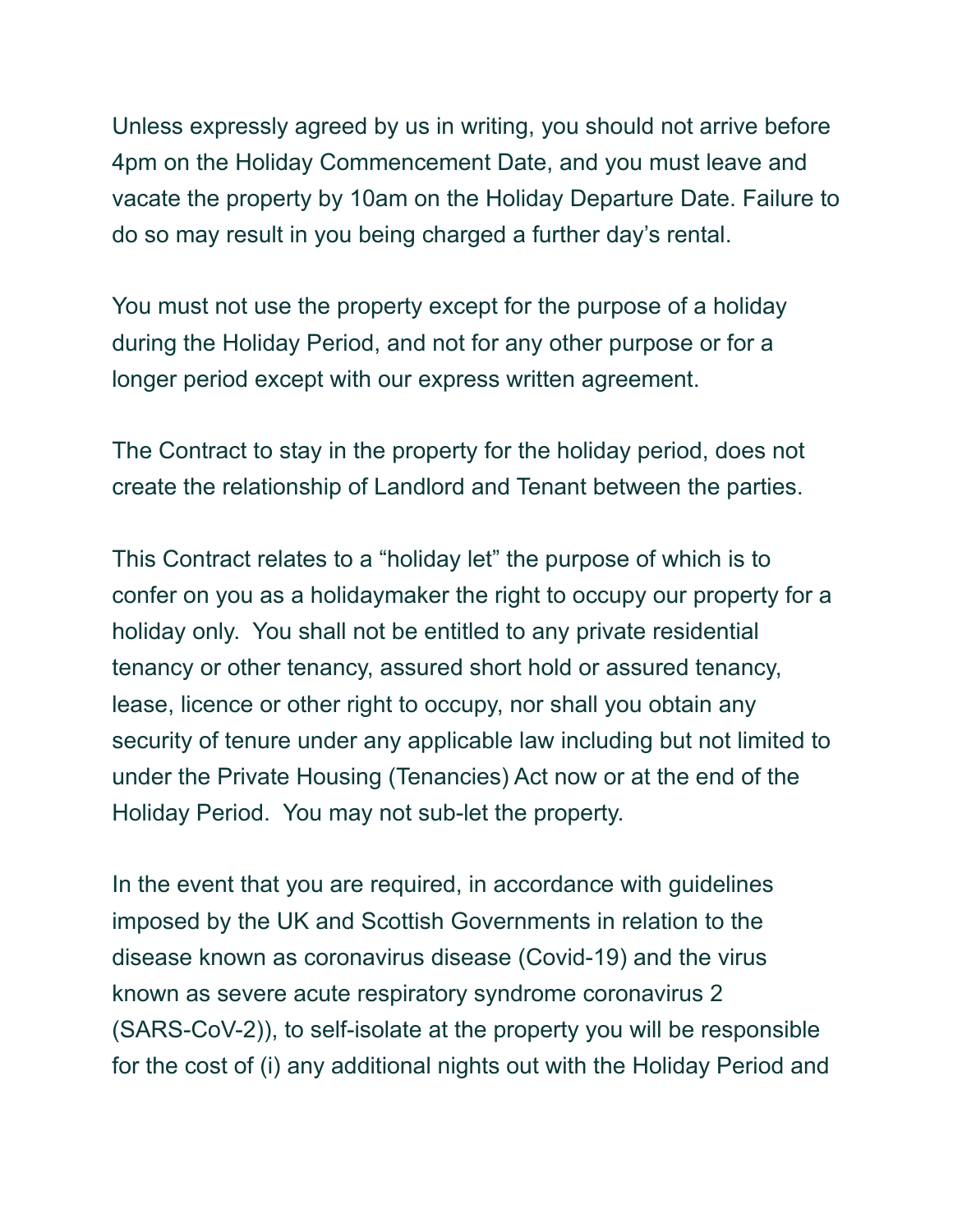(ii) rehousing any booked guests that are displaced as a result of the additional nights required by you in an equivalent property.

### 6.NUMBER OF PERSONS USING THE PROPERTY

Under no circumstances may more than the maximum number of persons stated on our website occupy the property, except with our express written permission in which case we shall be entitled to charge an additional fee. We reserve the right to refuse admittance or require you to leave our property if this condition is not observed. Any persons other than members of your party must not use our accommodation or facilities.

## 7. OUR LIABILITY

We, our employees, contractors, cleaners and other representatives shall not be liable to you or your party for loss or damage to property howsoever arising. You must take all necessary steps to safeguard yourselves and your property. Nothing in this clause shall exclude or limit any liability that we are unable to limit or exclude by applicable law, such as liability for death or personal injury caused by our negligence.

## 8. CARE OF THE PROPERTY

You are responsible for the property and are expected to take all reasonable care of its furniture, pictures, fittings and effects, in or on the property. You must leave them in the same state of repair, and in a reasonable clean and tidy condition at the end of the rental period.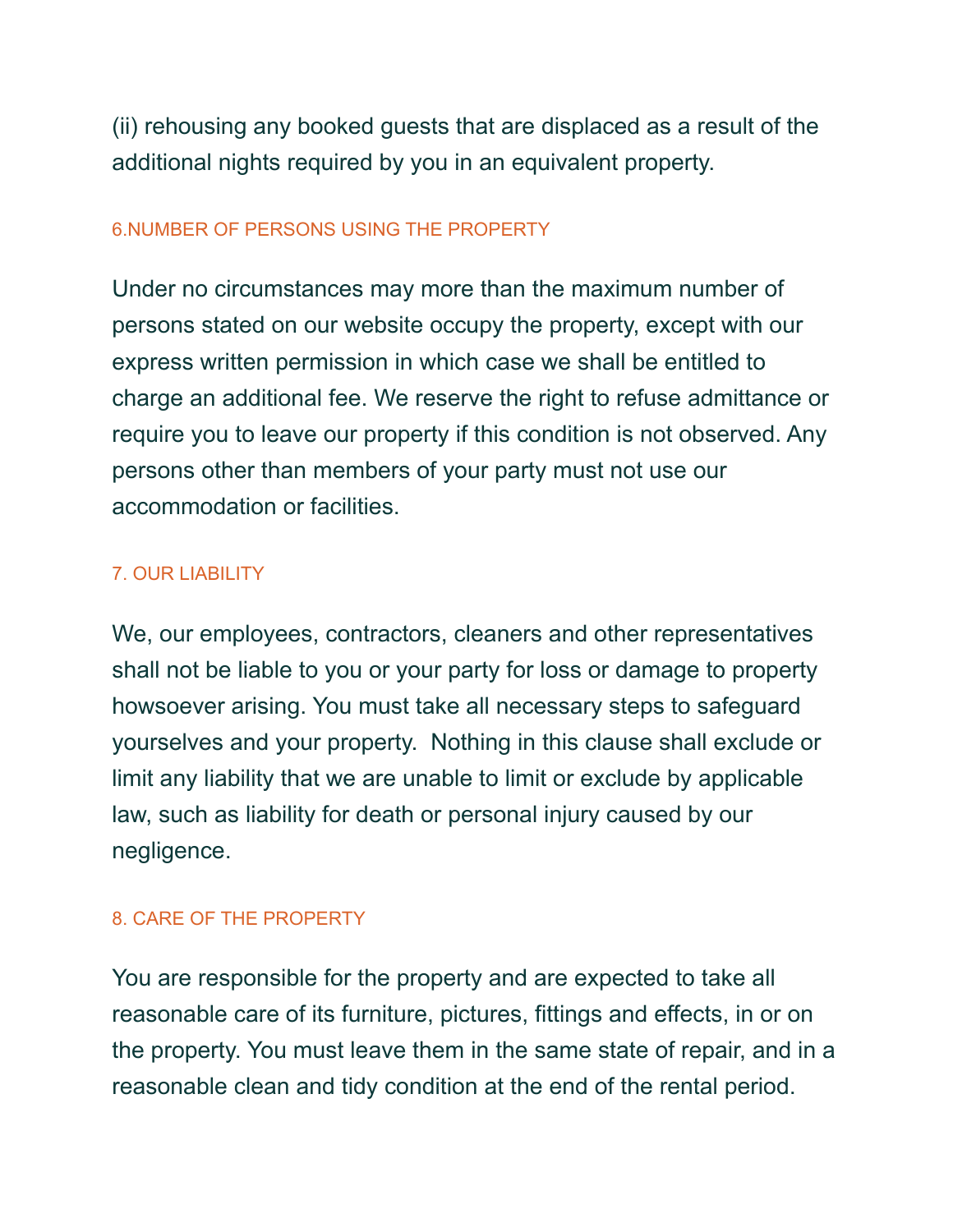You must not use the properties for any dangerous, offensive, noxious, noisy, illegal or immoral activities or carry on there any act that may be a nuisance or annoyance to the owner or other neighbouring properties.

Smoking is not allowed in any of our properties.

You must ensure the property is securely locked when not occupied by you.

## 9. DAMAGES & BREAKAGES

You are legally bound to reimburse us for replacement, repair or extra cleaning costs on demand. Any damages or breakages will have to be paid for in full on demand within seven (7) days of notification in writing (although we would not charge you for the odd glass or plate). We recommend that you have appropriate insurance in place to cover this.

If you lose a key we will replace it upon you paying for the cutting of a new one.

## 10. WIFI & INTERNET

Free Wi-Fi and broadband internet is provided for your reasonable use and may be subject to separate terms and conditions. You agree to reasonable and lawful usage of this service. We will not be liable for slow connections or for any interruptions to or the failure of this service.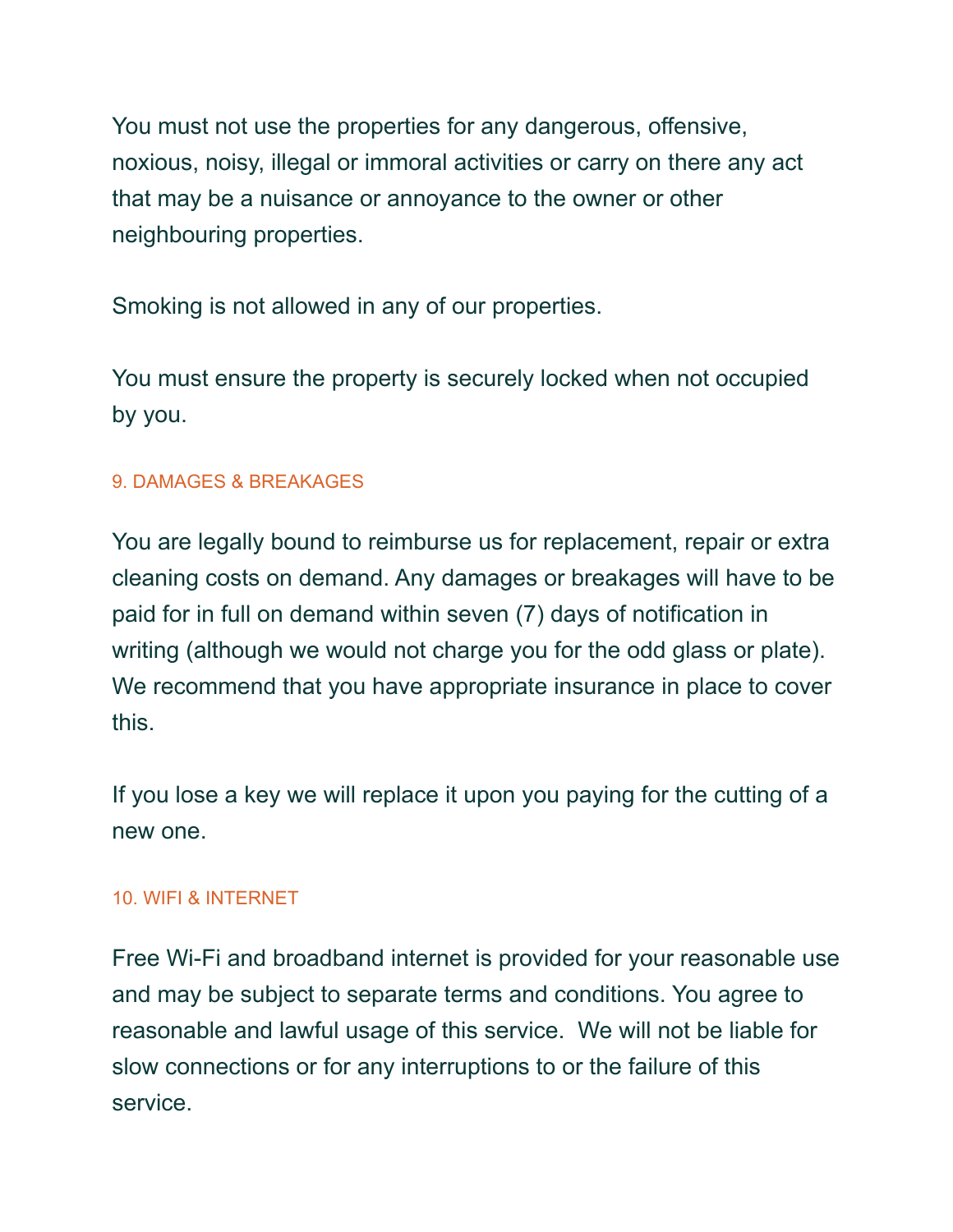#### 11. RIGHT OF ENTRY

We shall be allowed the right of entry to the property at all reasonable times for purposes of inspection or to carry out any necessary repairs or maintenance.

#### 12. COMPLAINTS

Every effort has been made to ensure that you have an enjoyable stay. However, if you have any problem or cause for complaint, it is essential that you contact us immediately to give us the chance to resolve it. We value your custom and want you to return (and to recommend us to your friends!). We live nearby, and will do our best to resolve any problem.

#### 13. DATA PRIVACY STATEMENT

https://www.wallendfarm.co.uk/wp-content/uploads/sites/19/2022/05/ Wall-End-Farm-Privacy-Policy.pdf

#### 14. DRONES, NIGHT LANTERNS AND FIREWORKS

The use of drones is not allowed without our express written permission. Fireworks are not allowed without our express written permission. Night lanterns are expressly forbidden as they are a fire hazard and can cause death or injury to local livestock.

#### 15. CARE OF YOUR PROPERTY